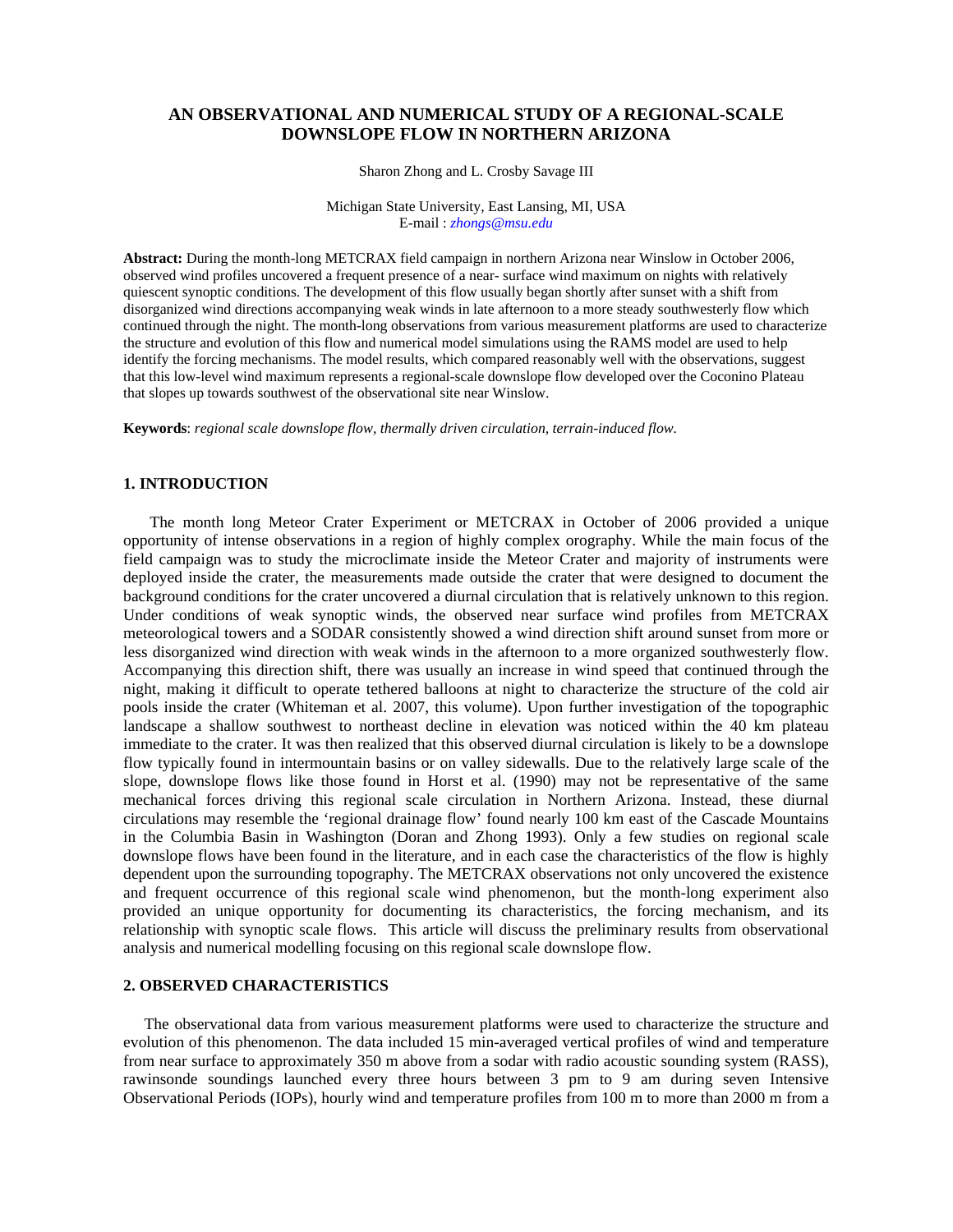915 MHz radar wind profiler/RASS, and surface weather data from three 10-m tower outside the crater. The locations of these instrument platforms are shown in Whiteman et al. (This volume).

The observations from all these platforms revealed frequent occurrences of this flow phenomenon during the month-long experiment when synoptic scale forcing is weak. Data from 22-23 October, or IOP5, are shown here to illustrate the typical behaviour of this circulation. Figure 1 shows time series of 2-m temperature and 10-m wind speed and direction from the three meteorological towers outside the crater. The ISFF and ISS sites were located about 2.5 SW and 5 km NNW of the crater, respectively, while the RIM site was located on the western rim of the crater. The topography of the region can be seen in Figure 3. The detailed locations of the sites and high resolution topography can be found in Whiteman et al. (this volume).

An abrupt reversal of wind direction from upslope (northeasterly) to downslope (southwesterly) occurred immediately following the sunset. A decrease in wind speed occurred during the period of transition, which is followed by a gradual increase of wind speed to its afternoon level or slightly higher. Stabilization to a more southwesterly direction occurs near midnight as the downslope flow remains steady until daybreak. The morning transition from southwesterly donwslope to northeasterly upslope occurred more gradually than the evening transition with upslope flows becoming well-established after 0900 MST.

Figure 2 shows the three hourly rawinsonde sounding profiles in the lowest 500 m from the afternoon of 22 Oct. to the morning of 23 of Oct. The soundings were launched from the ISS site. After sunset around 1800 MST, a shallow temperature inversion strengthened, which limited the mixing to near the surface. With the lack of turbulent mixing wind speeds were expected to decrease, but the speed in the lowest 50 m actually increased to near  $4-5$  m s<sup>-1</sup> as the night continued. A directional shift can also be seen after 1800 MST from the northeasterly direction to a predominant southwesterly flow. This southwesterly wind direction extends from the surface to 300 m where an abrupt directional change back to the easterly largescale flow aloft occurred. The maximum wind speed at night is generally found near the surface, as expected for downslope flows. This result rejects a hypothesis that the increase in wind speed may be associated with a nocturnal low-level jet resulting from inertial oscillation because the maximum wind speed of a LLJ normally occurs near the top of surface-based inversion which, in this case, was around 300 m. The daytime upslope winds only show a weak maximum around 100 m above ground.

#### **3. PRELIMINARY MODEL RESULTS**

High resolution numerical simulations were performed using the Regional Atmospheric Modelling System (RAMS, Pielke et al. 1992) to identify the forcing mechanisms for this regional scale flow. Four nested grids with a horizontal grid spacing of 32, 8, 2, and 0.5 km were used to resolve the complex topography of the region. The vertical grid spacing of each grid was 20 m adjacent to the surface, which is stretched to 500 m around model top near 10 km. To adequately define the topography of the region the 2000 U.S. Geological Survey dataset at 30s, or about 1 km resolution, was used for the innermost grid. The simulations were initialized using the NCEP 32-km operational Eta analysis, which was deemed sufficient due to the higher resolution and inclusion of the observed soundings.

The simulation was initialized at 0500 MST on 22 October, and continued for 24 hours to 0500 MST on 23 October. Though model parameters are still not finalized, preliminary results are encouraging. Figure 3 illustrates the model's depiction of the downslope flow at 0000 MST, 23 October. The three observational sites seem to correspond well to the simulation, as both the model and observations have a distinct southwesterly wind direction near the crater and moderate (4-6 m/s) wind speed. The transitional period from downslope to upslope takes on the characteristics of a front-like appearance, which have been similarly described by Papadopoulos (1999). These front-like patterns are easily depicted within the numerical model, but are difficult to confirm due to the limited number of the surface observations

#### **4. DISCUSSIONS**

The METCRAX campaign provided a unique opportunity of intense observations of flow and boundary layer structure over a gentle sloped region in Northern Arizona. These observations uncovered a diurnal circulation, similar to those seen in a valley or mountainside, but on a larger horizontal scale. Observations and numerical modelling have provided a glimpse of the forcing mechanisms driving this circulation, and early results do correspond well to previously observed slope flows on a regional scale.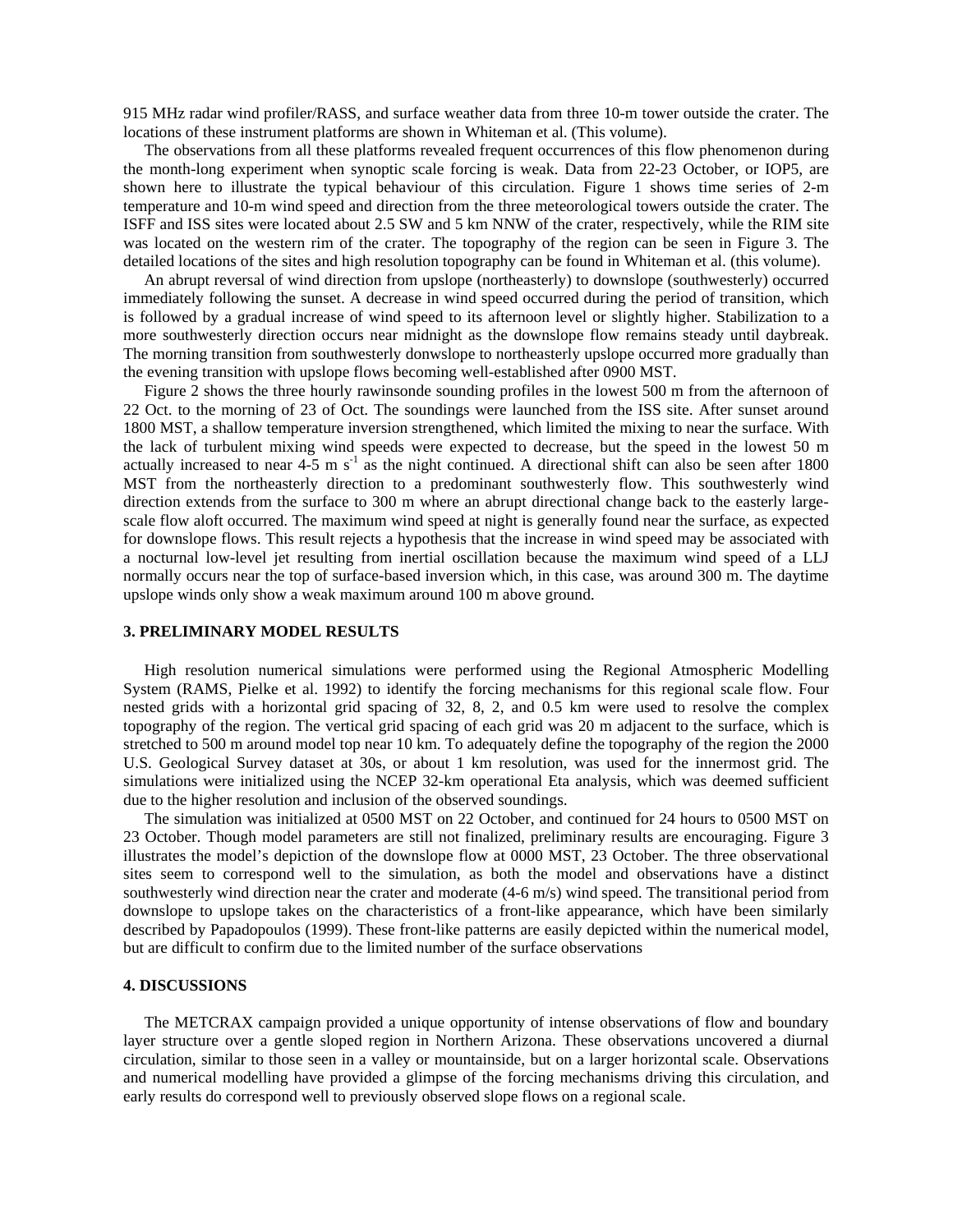This project is ongoing. Other IOPs as well as non-IOP days will be investigated to determine the interaction of the synoptic scale winds with this regional scale flow. Model parameters will continue to be tested for their impact on the thermally driven flows occurring over the sloped plateau. One test will detect if the nearby San Francisco Peak is significant to the thermally induced flow of the region. The humidity in the region varies considerable with changes in elevation and simulations will be performed to determine how this may affect the strength and transitions of the downslope flow. Finally, the interaction between the gentle slope and shallow basin and between this regional scale thermally driven flow and synoptic scale winds will be investigated. From this project a typical characterisation of regional scale slope flow is hoped to be developed, while detailing climatological observations of the large plateau in Northern Arizona.

*Acknowledgements: We would like to thank NCAR for providing equipment, field support, and data processing services and Barringer Crater Corporation (Drew Barringer, Pres.) and Meteor Crater Enterprises, Inc. (Brad Andes, Pres.) for granting us access to the crater site. This research is supported by the U.S National Science Foundation Physical and Dynamic Meteorology Division (S. Nelson, Program Manager) through Grants No. 0444807.* 

## **REFERENCES**

- Doran, J.C., T.W. Horst, and C.D. Whiteman: The Development and Structure of Nocturnal Slope Winds in a Simple Valley. *Bound.-Layer Meteor.*, **52**, 1-2, 41-68.
- Doran, J.C., and S. Zhong, 1993: Regional Drainage Flows in the Pacific Northwest. *Mon. Wea Rev.,* **122**, 1158-1167.
- Papadopoulos, K.H., and C.G. Helmis, 1999: Evening and Morning Transition of Katabatic Flows. *Bound.- Layer Meteor.,* **92**, 2, 195-227.
- Pielke, R. A., and Coauthors, 1992: A comprehensive mesoscale modeling system RAMS. *Meteor. Atmos. Phys*., **49**, 69-91.
- Whiteman, C. D., S. W. Hoch, M. Hahnenberger, and S. Zhong, 2007: METCRAX 2006 First Results from the Meteor Crater Experiment. 29<sup>th</sup> Intl Conf. Alpine Meteor., 4-8 June 2007, Chambéry, France. This volume.